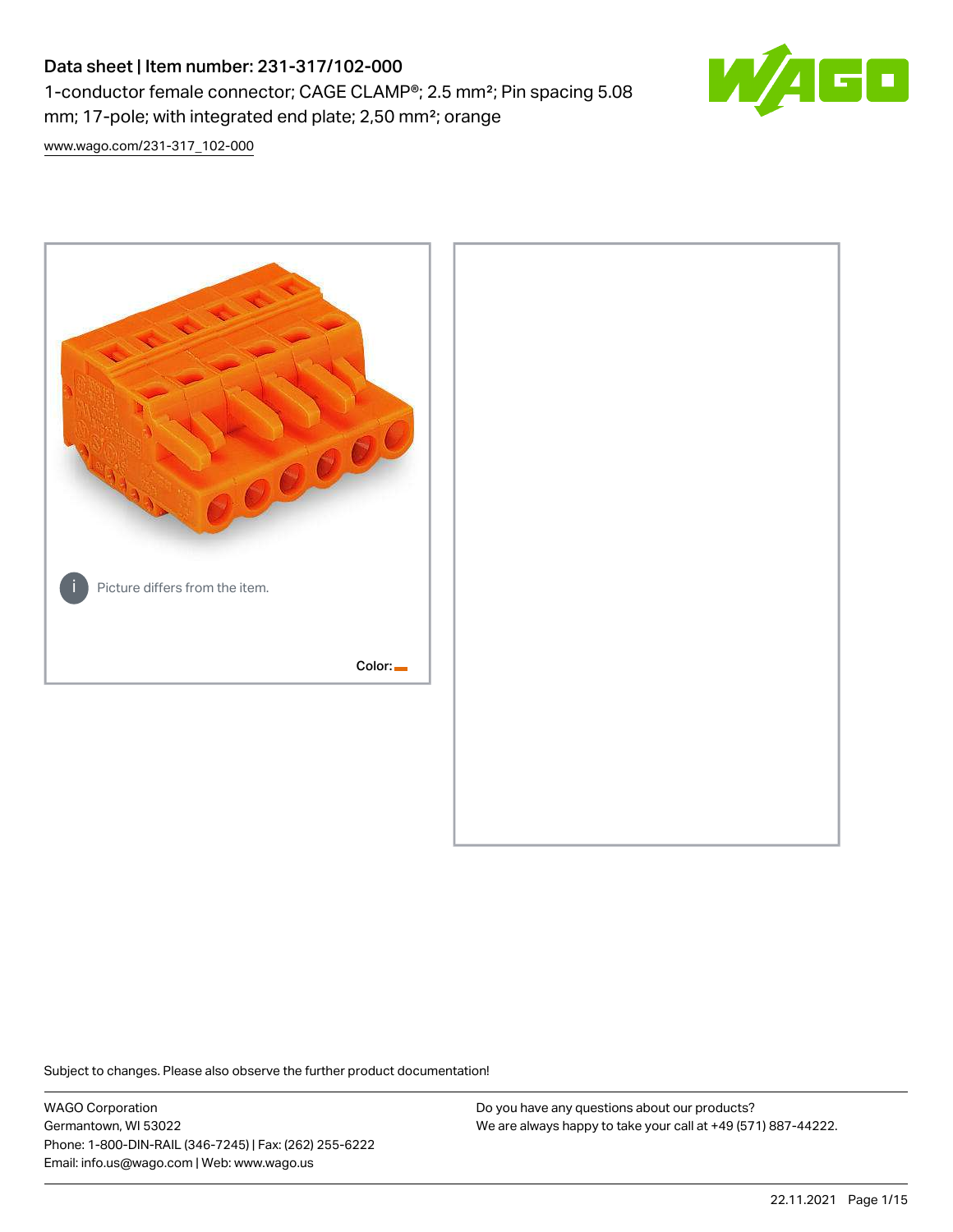

Dimensions in mm

L = pole no. x pin spacing

2- to 3-pole female connectors – one latch only

#### Item description

- **Universal connection for all conductor types**
- Easy cable pre-assembly and on-unit wiring via vertical and horizontal CAGE CLAMP<sup>®</sup> actuation  $\blacksquare$
- $\blacksquare$ Integrated test ports
- $\blacksquare$ With coding fingers

Subject to changes. Please also observe the further product documentation! Data

WAGO Corporation Germantown, WI 53022 Phone: 1-800-DIN-RAIL (346-7245) | Fax: (262) 255-6222 Email: info.us@wago.com | Web: www.wago.us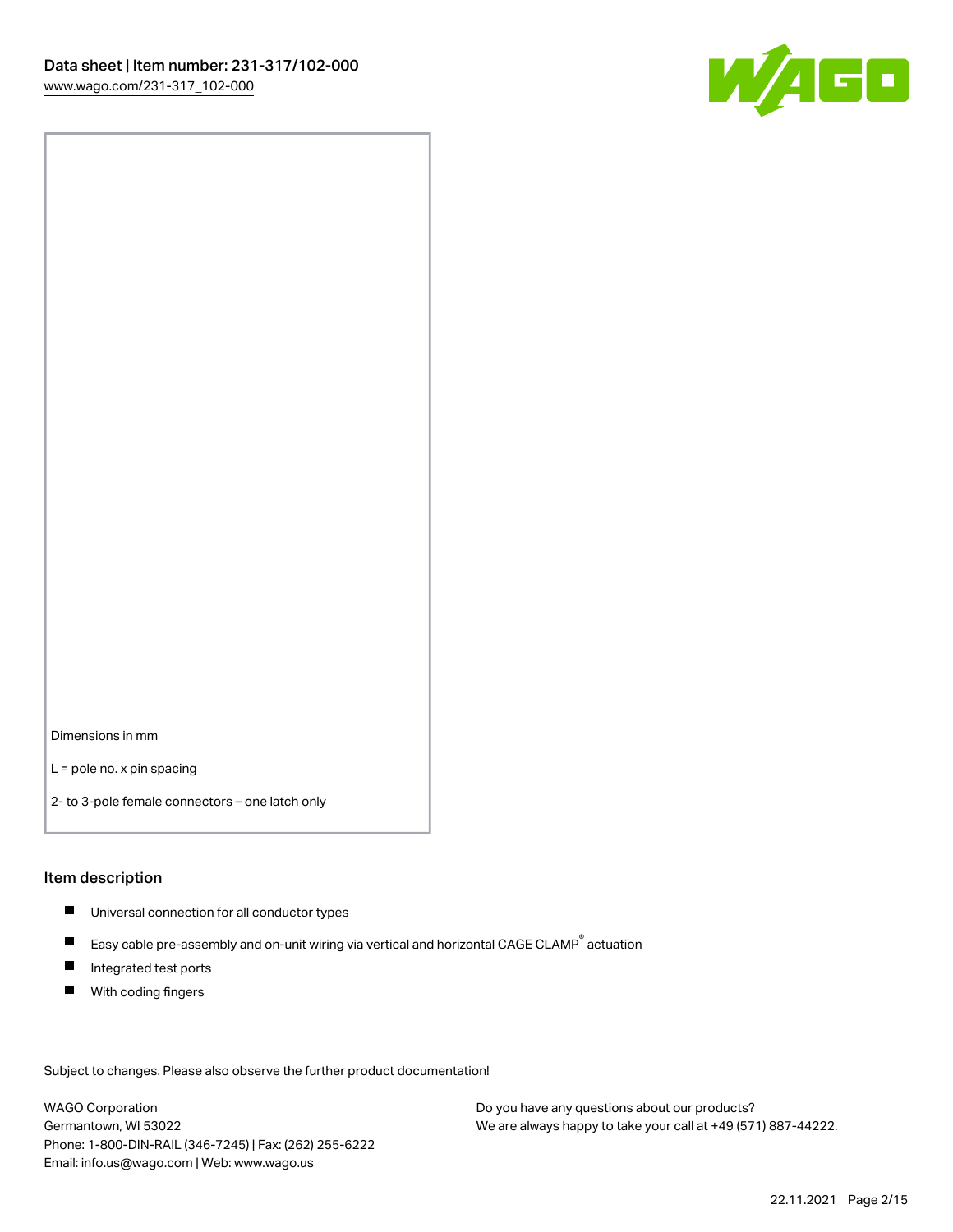

## Data Notes

| Safety information 1 | The <i>MCS – MULTI CONNECTION SYSTEM</i> includes connectors<br>without breaking capacity in accordance with DIN EN 61984. When<br>used as intended, these connectors must not be connected<br>/disconnected when live or under load. The circuit design should<br>ensure header pins, which can be touched, are not live when<br>unmated. |
|----------------------|--------------------------------------------------------------------------------------------------------------------------------------------------------------------------------------------------------------------------------------------------------------------------------------------------------------------------------------------|
| Variants:            | Gold-plated or partially gold-plated contact surfaces<br>Other versions (or variants) can be requested from WAGO Sales or<br>configured at https://configurator.wago.com/                                                                                                                                                                  |

## Electrical data

## IEC Approvals

| Ratings per                 | IEC/EN 60664-1                                                        |
|-----------------------------|-----------------------------------------------------------------------|
| Rated voltage (III / 3)     | 320 V                                                                 |
| Rated surge voltage (III/3) | 4 <sub>k</sub> V                                                      |
| Rated voltage (III/2)       | 320 V                                                                 |
| Rated surge voltage (III/2) | 4 <sub>k</sub> V                                                      |
| Nominal voltage (II/2)      | 630 V                                                                 |
| Rated surge voltage (II/2)  | 4 <sub>k</sub> V                                                      |
| Rated current               | 16A                                                                   |
| Legend (ratings)            | $(III / 2)$ $\triangle$ Overvoltage category III / Pollution degree 2 |

## UL Approvals

| Approvals per                  | UL 1059 |
|--------------------------------|---------|
| Rated voltage UL (Use Group B) | 300 V   |
| Rated current UL (Use Group B) | 15 A    |
| Rated voltage UL (Use Group D) | 300 V   |
| Rated current UL (Use Group D) | 10 A    |

## Ratings per UL

| Rated voltage UL 1977 | 600 V         |
|-----------------------|---------------|
| Rated current UL 1977 | $\sim$ $\sim$ |

## CSA Approvals

Approvals per CSA

Subject to changes. Please also observe the further product documentation!

| <b>WAGO Corporation</b>                                | Do you have any questions about our products?                 |
|--------------------------------------------------------|---------------------------------------------------------------|
| Germantown, WI 53022                                   | We are always happy to take your call at +49 (571) 887-44222. |
| Phone: 1-800-DIN-RAIL (346-7245)   Fax: (262) 255-6222 |                                                               |
| Email: info.us@wago.com   Web: www.wago.us             |                                                               |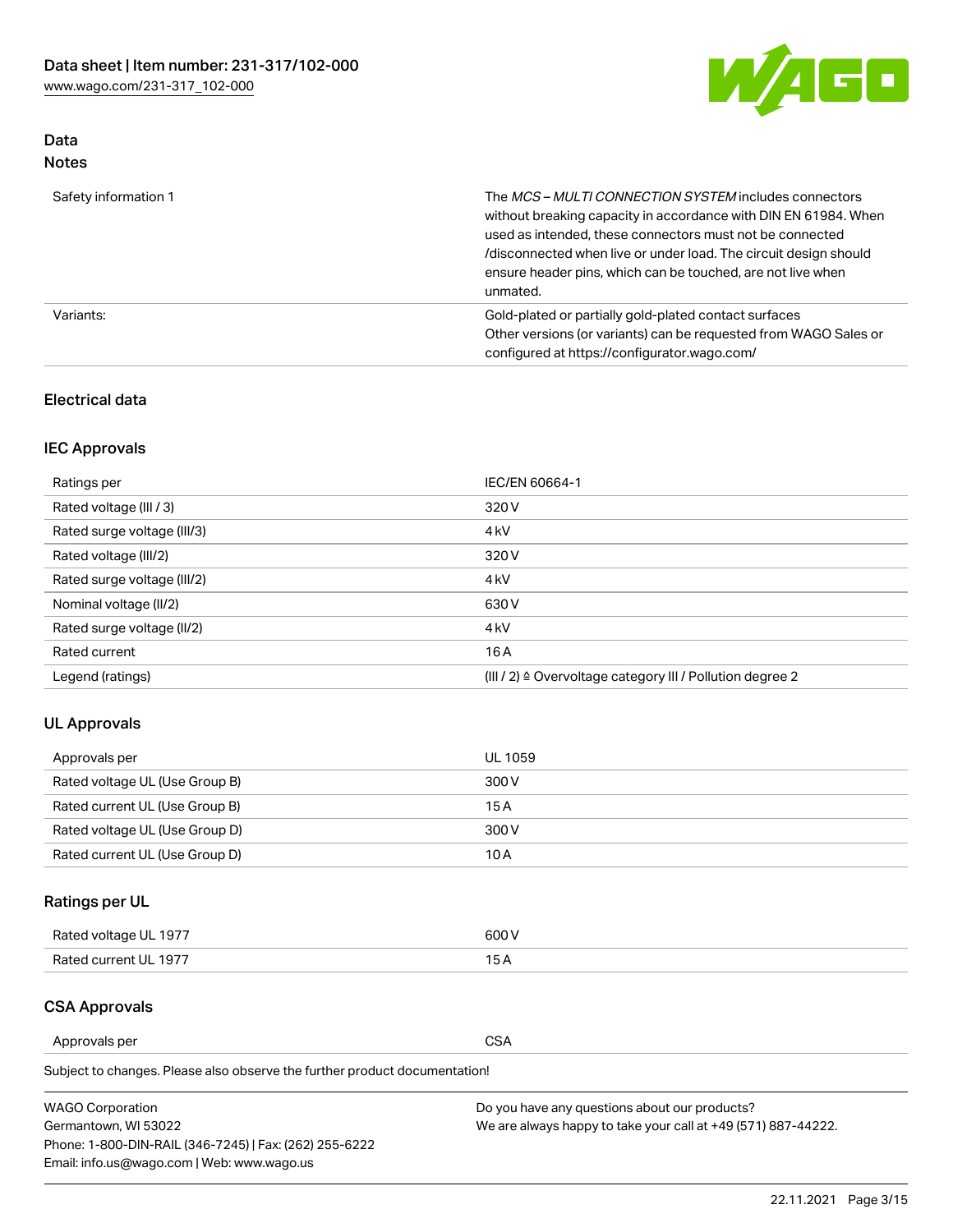[www.wago.com/231-317\\_102-000](http://www.wago.com/231-317_102-000)



| Rated voltage CSA (Use Group B) | 300 V |
|---------------------------------|-------|
| Rated current CSA (Use Group B) | 15 A  |
| Rated voltage CSA (Use Group D) | 300 V |
| Rated current CSA (Use Group D) | 10 A  |

## Connection data

| Total number of connection points |  |
|-----------------------------------|--|
| Total number of potentials        |  |
| Number of connection types        |  |
| Number of levels                  |  |

### Connection 1

| Connection technology                             | CAGE CLAMP®                             |
|---------------------------------------------------|-----------------------------------------|
| Actuation type                                    | Operating tool                          |
| Solid conductor                                   | $0.08$ 2.5 mm <sup>2</sup> / 28  12 AWG |
| Fine-stranded conductor                           | $0.082.5$ mm <sup>2</sup> / 28  12 AWG  |
| Fine-stranded conductor; with insulated ferrule   | $0.251.5$ mm <sup>2</sup>               |
| Fine-stranded conductor; with uninsulated ferrule | $0.252.5$ mm <sup>2</sup>               |
| Strip length                                      | $89$ mm / 0.31  0.35 inch               |
| Number of poles                                   | 17                                      |
| Conductor entry direction to mating direction     | 0°                                      |
|                                                   |                                         |

## Physical data

| Pin spacing | 5.08 mm / 0.2 inch    |
|-------------|-----------------------|
| Width       | 86.36 mm / 3.4 inch   |
| Height      | 14.3 mm / 0.563 inch  |
| Depth       | 26.45 mm / 1.041 inch |

#### Plug-in connection

| Contact type (pluggable connector)   | Female connector/socket |
|--------------------------------------|-------------------------|
| Connector (connection type)          | for conductor           |
| Mismating protection                 | No                      |
| Plugging without loss of pin spacing |                         |
| Locking of plug-in connection        | Without                 |

Subject to changes. Please also observe the further product documentation!

WAGO Corporation Germantown, WI 53022 Phone: 1-800-DIN-RAIL (346-7245) | Fax: (262) 255-6222 Email: info.us@wago.com | Web: www.wago.us Do you have any questions about our products? We are always happy to take your call at +49 (571) 887-44222.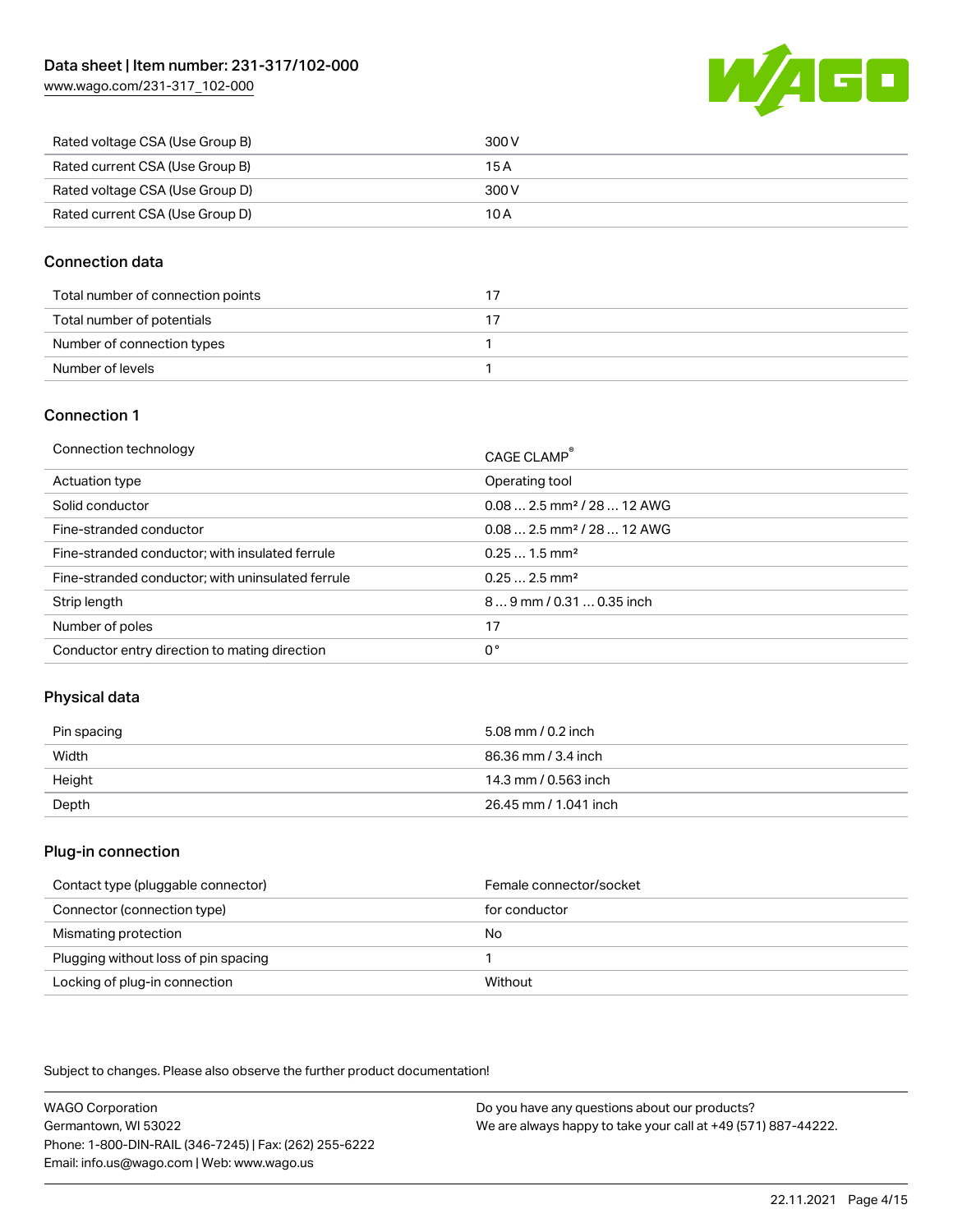

#### Material data

| Color                       | orange                            |
|-----------------------------|-----------------------------------|
| Material group              |                                   |
| Insulation material         | Polyamide (PA66)                  |
| Flammability class per UL94 | V <sub>0</sub>                    |
| Clamping spring material    | Chrome nickel spring steel (CrNi) |
| Contact material            | Copper alloy                      |
| Contact plating             | tin-plated                        |
| Fire load                   | $0.425$ MJ                        |
| Weight                      | 30.5g                             |

## Environmental requirements

| Limit temperature range<br>and the contract of the contract of the contract of the contract of the contract of the contract of the contract of the contract of the contract of the contract of the contract of the contract of the contract of the contra | +85 °C<br>-60 |  |
|-----------------------------------------------------------------------------------------------------------------------------------------------------------------------------------------------------------------------------------------------------------|---------------|--|
|-----------------------------------------------------------------------------------------------------------------------------------------------------------------------------------------------------------------------------------------------------------|---------------|--|

#### Commercial data

| Product Group         | 3 (Multi Conn. System) |  |
|-----------------------|------------------------|--|
| PU (SPU)              | 25 Stück               |  |
| Packaging type        | box                    |  |
| Country of origin     | DE                     |  |
| <b>GTIN</b>           | 4044918349734          |  |
| Customs tariff number | 8536694040             |  |

## Approvals / Certificates

#### Country specific Approvals

| Logo | Approval                                            | <b>Additional Approval Text</b> | Certificate<br>name |
|------|-----------------------------------------------------|---------------------------------|---------------------|
|      | <b>CB</b><br><b>DEKRA Certification B.V.</b>        | IEC 61984                       | NL-39756            |
|      | <b>CSA</b><br>DEKRA Certification B.V.              | C <sub>22.2</sub>               | 1466354             |
| EMA  | <b>KEMA/KEUR</b><br><b>DEKRA Certification B.V.</b> | EN 61984                        | 2190761.01          |

Subject to changes. Please also observe the further product documentation!

| <b>WAGO Corporation</b>                                | Do you have any questions about our products?                 |
|--------------------------------------------------------|---------------------------------------------------------------|
| Germantown, WI 53022                                   | We are always happy to take your call at +49 (571) 887-44222. |
| Phone: 1-800-DIN-RAIL (346-7245)   Fax: (262) 255-6222 |                                                               |
| Email: info.us@wago.com   Web: www.wago.us             |                                                               |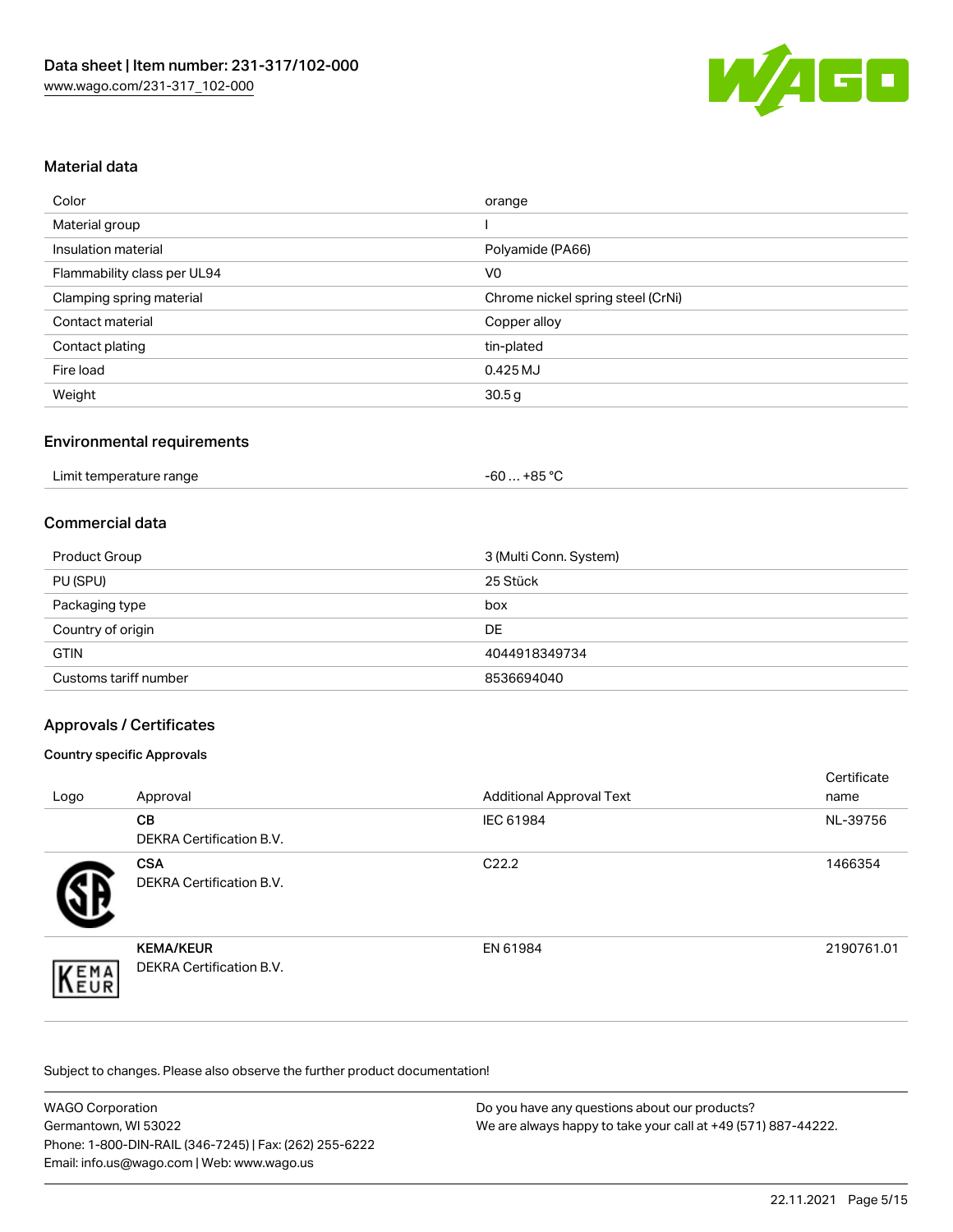

certificate in the contraction of the contraction of the contraction of the contraction of the contraction of <br>Contraction of the contraction of the contraction of the contraction of the contraction of the contraction of <br>

#### Ship Approvals

| Logo        | Approval                           | <b>Additional Approval Text</b> | Certificate<br>name             |
|-------------|------------------------------------|---------------------------------|---------------------------------|
| <b>ADAR</b> | ABS<br>American Bureau of Shipping | -                               | 19-<br>HG1869876-<br><b>PDA</b> |

#### UL-Approvals

| Logo | Approval                             | <b>Additional Approval Text</b> | Certificate<br>name |
|------|--------------------------------------|---------------------------------|---------------------|
| Р.   | UL<br>UL International Germany GmbH  | <b>UL 1977</b>                  | E45171              |
|      | UR<br>Underwriters Laboratories Inc. | <b>UL 1059</b>                  | E45172              |

#### **Counterpart**

| <b>ATAPA</b> | Item no.231-647<br>Male connector; 17-pole; Pin spacing 5.08 mm; orange                                              | www.wago.com/231-647         |
|--------------|----------------------------------------------------------------------------------------------------------------------|------------------------------|
|              | Item no.231-347/001-000<br>Male header; 17-pole; THT; 1.0 x 1.0 mm solder pin; straight; pin spacing 5.08 mm; orange | www.wago.com/231-347/001-000 |
| S            | Item no.231-547/001-000<br>Male header; 17-pole; THT; 1.0 x 1.0 mm solder pin; angled; pin spacing 5.08 mm; orange   | www.wago.com/231-547/001-000 |

#### Optional accessories

#### Insulations stops

Insulation stop



Item no.: 231-672 Insulation stop; 0.75 - 1 mm²; dark gray [www.wago.com/231-672](http://www.wago.com/231-672)

Subject to changes. Please also observe the further product documentation!

WAGO Corporation Germantown, WI 53022 Phone: 1-800-DIN-RAIL (346-7245) | Fax: (262) 255-6222 Email: info.us@wago.com | Web: www.wago.us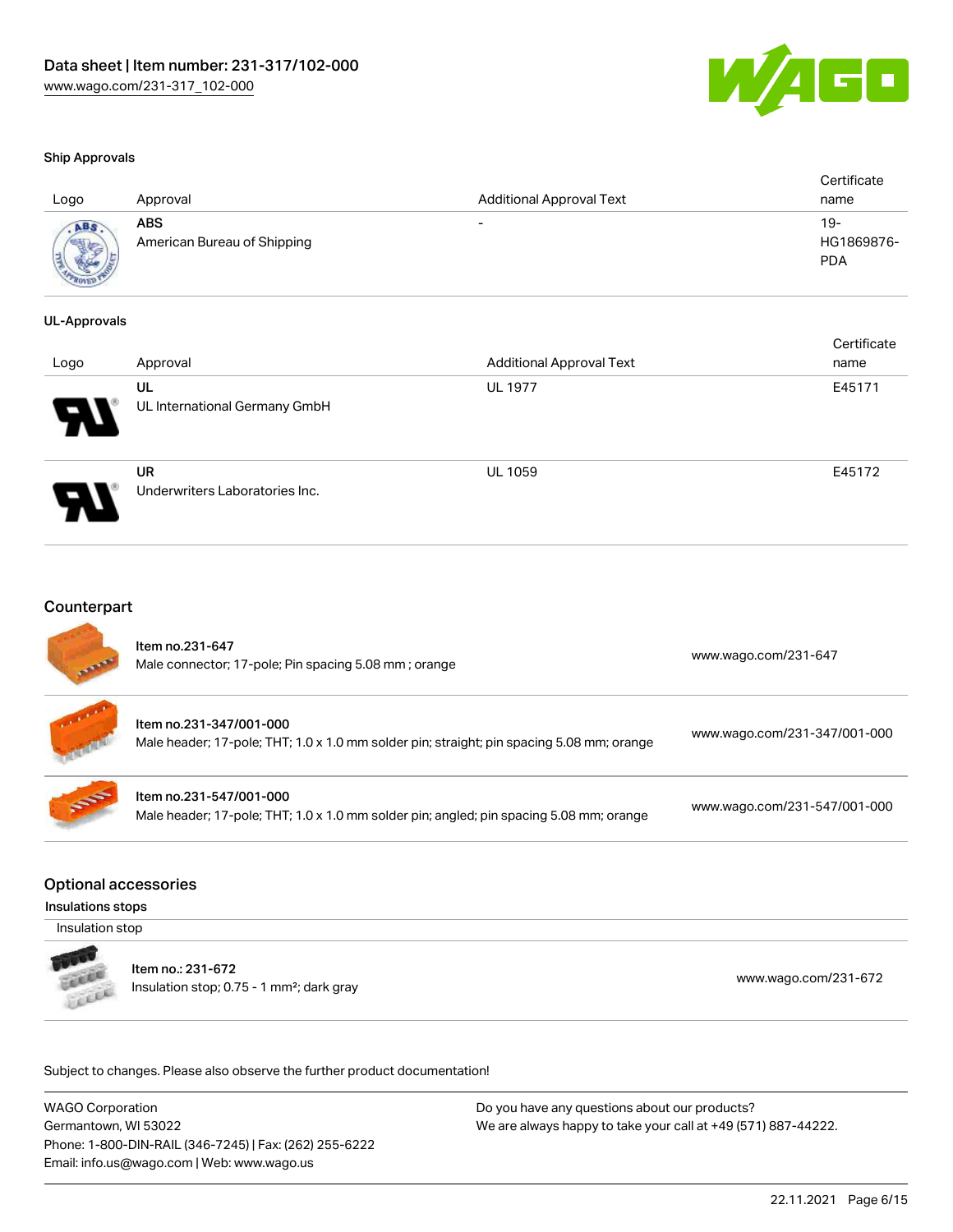



Item no.: 231-670 Insulation stop; 0.08-0.2 mm<sup>2</sup> / 0.2 mm<sup>2</sup> "s"; white [www.wago.com/231-670](http://www.wago.com/231-670)

|                | Item no.: 231-671<br>Insulation stop; 0.25 - 0.5 mm <sup>2</sup> ; light gray                                   | www.wago.com/231-671 |
|----------------|-----------------------------------------------------------------------------------------------------------------|----------------------|
| Jumpers        |                                                                                                                 |                      |
| Jumper         |                                                                                                                 |                      |
|                | Item no.: 231-905<br>Jumper; for conductor entry; 5-way; insulated; gray                                        | www.wago.com/231-905 |
|                | Item no.: 231-903<br>Jumper; for conductor entry; 3-way; insulated; gray                                        | www.wago.com/231-903 |
|                | Item no.: 231-907<br>Jumper; for conductor entry; 7-way; insulated; gray                                        | www.wago.com/231-907 |
|                | Item no.: 231-910<br>Jumper; for conductor entry; 10-way; insulated; gray                                       | www.wago.com/231-910 |
|                | Item no.: 231-902<br>Jumper; for conductor entry; 2-way; insulated; gray                                        | www.wago.com/231-902 |
| Tools          |                                                                                                                 |                      |
| Operating tool |                                                                                                                 |                      |
|                | Item no.: 209-130<br>Operating tool; suitable for 264, 280 and 281 Series; 1-way; of insulating material; white | www.wago.com/209-130 |
|                | Item no.: 209-132<br>Operating tool; for connecting comb-style jumper bar; 2-way; of insulating material        | www.wago.com/209-132 |
|                | Item no.: 231-159<br>Operating tool; natural                                                                    | www.wago.com/231-159 |
|                | Item no.: 231-231<br>Combination operating tool; red                                                            | www.wago.com/231-231 |
|                | Item no.: 231-131<br>Operating tool; made of insulating material; 1-way; loose; white                           | www.wago.com/231-131 |
|                | Item no.: 231-291<br>Operating tool; made of insulating material; 1-way; loose; red                             | www.wago.com/231-291 |
|                | Item no.: 280-432<br>Operating tool; made of insulating material; 2-way; white                                  | www.wago.com/280-432 |
|                |                                                                                                                 |                      |

Subject to changes. Please also observe the further product documentation!

| <b>WAGO Corporation</b>                                |
|--------------------------------------------------------|
| Germantown, WI 53022                                   |
| Phone: 1-800-DIN-RAIL (346-7245)   Fax: (262) 255-6222 |
| Email: info.us@wago.com   Web: www.wago.us             |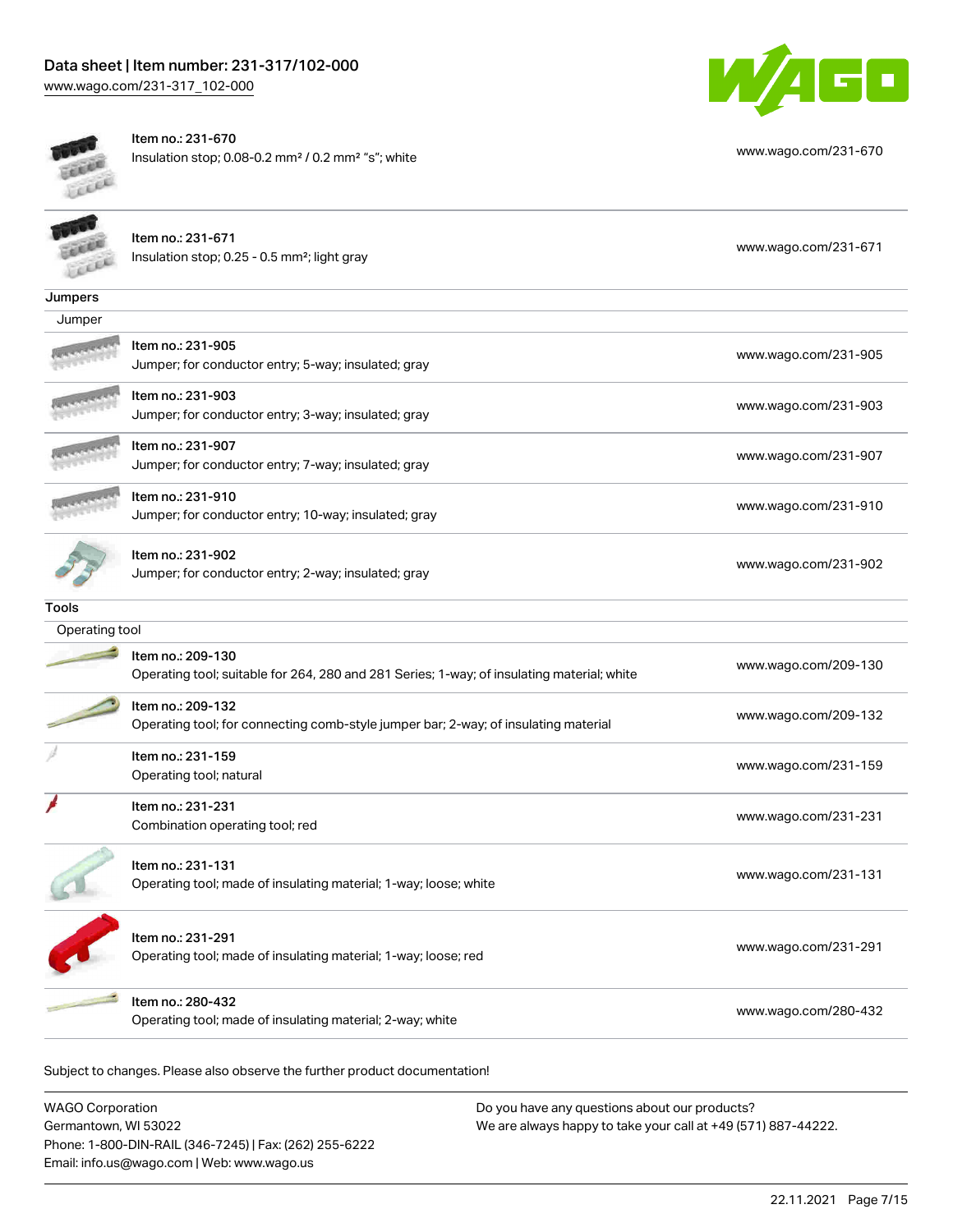## Data sheet | Item number: 231-317/102-000

[www.wago.com/231-317\\_102-000](http://www.wago.com/231-317_102-000)



|          | ltem no.: 280-434<br>Operating tool; made of insulating material; 4-way                                                 | www.wago.com/280-434 |
|----------|-------------------------------------------------------------------------------------------------------------------------|----------------------|
|          | Item no.: 280-437<br>Operating tool; made of insulating material; 7-way                                                 | www.wago.com/280-437 |
|          | Item no.: 280-440<br>Operating tool; made of insulating material; 10-way                                                | www.wago.com/280-440 |
|          | Item no.: 280-435<br>Operating tool; made of insulating material; 5-way; gray                                           | www.wago.com/280-435 |
|          | Item no.: 280-436<br>Operating tool; made of insulating material; 6-way                                                 | www.wago.com/280-436 |
|          | Item no.: 280-438<br>Operating tool; made of insulating material; 8-way                                                 | www.wago.com/280-438 |
|          | Item no.: 280-433<br>Operating tool; made of insulating material; 3-way                                                 | www.wago.com/280-433 |
| Cover    |                                                                                                                         |                      |
| Cover    |                                                                                                                         |                      |
|          | Item no.: 231-669<br>Lockout caps; for covering unused clamping units; orange                                           | www.wago.com/231-669 |
| Ferrules |                                                                                                                         |                      |
| Ferrule  |                                                                                                                         |                      |
|          | Item no.: 216-101<br>Ferrule; Sleeve for 0.5 mm <sup>2</sup> / AWG 22; uninsulated; electro-tin plated; silver-colored  | www.wago.com/216-101 |
|          | Item no.: 216-104<br>Ferrule; Sleeve for 1.5 mm <sup>2</sup> / AWG 16; uninsulated; electro-tin plated; silver-colored  | www.wago.com/216-104 |
|          | Item no.: 216-106<br>Ferrule; Sleeve for 2.5 mm <sup>2</sup> / AWG 14; uninsulated; electro-tin plated; silver-colored  | www.wago.com/216-106 |
|          | Item no.: 216-102<br>Ferrule; Sleeve for 0.75 mm <sup>2</sup> / AWG 20; uninsulated; electro-tin plated; silver-colored | www.wago.com/216-102 |
|          | Item no.: 216-103<br>Ferrule; Sleeve for 1 mm <sup>2</sup> / AWG 18; uninsulated; electro-tin plated                    | www.wago.com/216-103 |
|          | Item no.: 216-123<br>Ferrule; Sleeve for 1 mm <sup>2</sup> / AWG 18; uninsulated; electro-tin plated; silver-colored    | www.wago.com/216-123 |
|          | Item no.: 216-122<br>Ferrule; Sleeve for 0.75 mm <sup>2</sup> / AWG 20; uninsulated; electro-tin plated; silver-colored | www.wago.com/216-122 |
|          | Item no.: 216-124<br>Ferrule; Sleeve for 1.5 mm <sup>2</sup> / AWG 16; uninsulated; electro-tin plated                  | www.wago.com/216-124 |
|          | Item no.: 216-142                                                                                                       |                      |
|          | Subject to changes. Please also observe the further product documentation!                                              |                      |

WAGO Corporation Germantown, WI 53022 Phone: 1-800-DIN-RAIL (346-7245) | Fax: (262) 255-6222 Email: info.us@wago.com | Web: www.wago.us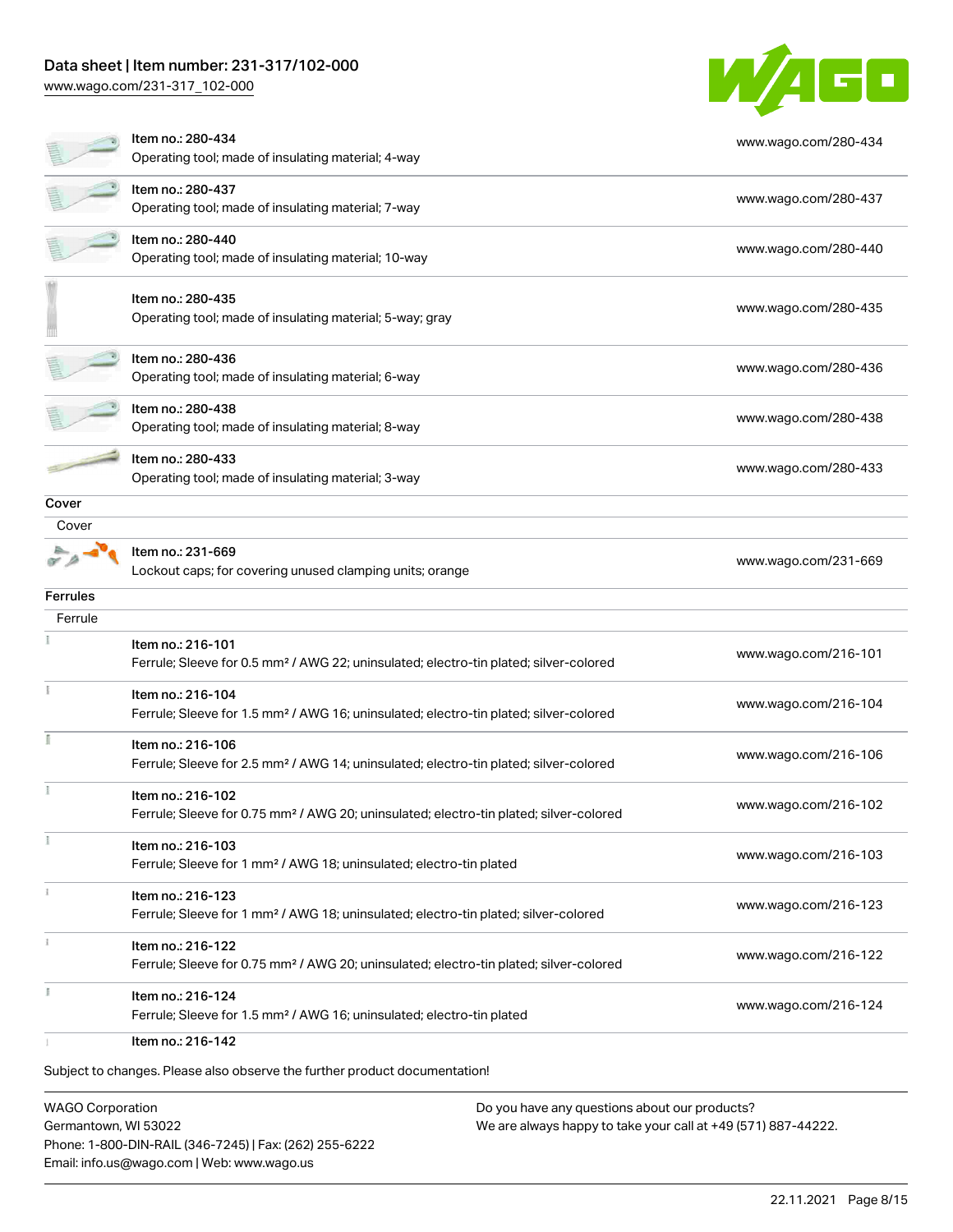[www.wago.com/231-317\\_102-000](http://www.wago.com/231-317_102-000)



|   | Ferrule; Sleeve for 0.75 mm <sup>2</sup> / 18 AWG; uninsulated; electro-tin plated; electrolytic copper; gastight<br>crimped; acc. to DIN 46228, Part 1/08.92                                     | www.wago.com/216-142 |
|---|---------------------------------------------------------------------------------------------------------------------------------------------------------------------------------------------------|----------------------|
|   | Item no.: 216-132<br>Ferrule; Sleeve for 0.34 mm <sup>2</sup> / AWG 24; uninsulated; electro-tin plated                                                                                           | www.wago.com/216-132 |
|   | Item no.: 216-121<br>Ferrule; Sleeve for 0.5 mm <sup>2</sup> / AWG 22; uninsulated; electro-tin plated; silver-colored                                                                            | www.wago.com/216-121 |
|   | Item no.: 216-143<br>Ferrule; Sleeve for 1 mm <sup>2</sup> / AWG 18; uninsulated; electro-tin plated; electrolytic copper; gastight<br>crimped; acc. to DIN 46228, Part 1/08.92                   | www.wago.com/216-143 |
|   | Item no.: 216-131<br>Ferrule; Sleeve for 0.25 mm <sup>2</sup> / AWG 24; uninsulated; electro-tin plated; silver-colored                                                                           | www.wago.com/216-131 |
|   | Item no.: 216-141<br>Ferrule; Sleeve for 0.5 mm <sup>2</sup> / 20 AWG; uninsulated; electro-tin plated; electrolytic copper; gastight<br>crimped; acc. to DIN 46228, Part 1/08.92                 | www.wago.com/216-141 |
|   | Item no.: 216-152<br>Ferrule; Sleeve for 0.34 mm <sup>2</sup> / AWG 24; uninsulated; electro-tin plated                                                                                           | www.wago.com/216-152 |
|   | Item no.: 216-203<br>Ferrule; Sleeve for 1 mm <sup>2</sup> / AWG 18; insulated; electro-tin plated; red                                                                                           | www.wago.com/216-203 |
|   | Item no.: 216-202<br>Ferrule; Sleeve for 0.75 mm <sup>2</sup> / 18 AWG; insulated; electro-tin plated; gray                                                                                       | www.wago.com/216-202 |
|   | Item no.: 216-151<br>Ferrule; Sleeve for 0.25 mm <sup>2</sup> / AWG 24; uninsulated; electro-tin plated                                                                                           | www.wago.com/216-151 |
| Å | Item no.: 216-204<br>Ferrule; Sleeve for 1.5 mm <sup>2</sup> / AWG 16; insulated; electro-tin plated; black                                                                                       | www.wago.com/216-204 |
|   | Item no.: 216-144<br>Ferrule; Sleeve for 1.5 mm <sup>2</sup> / AWG 16; uninsulated; electro-tin plated; electrolytic copper; gastight<br>crimped; acc. to DIN 46228, Part 1/08.92; silver-colored | www.wago.com/216-144 |
|   | Item no.: 216-201<br>Ferrule; Sleeve for 0.5 mm <sup>2</sup> / 20 AWG; insulated; electro-tin plated; white                                                                                       | www.wago.com/216-201 |
|   | Item no.: 216-223<br>Ferrule; Sleeve for 1 mm <sup>2</sup> / AWG 18; insulated; electro-tin plated; red                                                                                           | www.wago.com/216-223 |
|   | Item no.: 216-241<br>Ferrule; Sleeve for 0.5 mm <sup>2</sup> / 20 AWG; insulated; electro-tin plated; electrolytic copper; gastight<br>crimped; acc. to DIN 46228, Part 4/09.90; white            | www.wago.com/216-241 |
|   | Item no.: 216-242<br>Ferrule; Sleeve for 0.75 mm <sup>2</sup> / 18 AWG; insulated; electro-tin plated; electrolytic copper; gastight<br>crimped; acc. to DIN 46228, Part 4/09.90; gray            | www.wago.com/216-242 |
|   | Item no.: 216-222<br>Ferrule; Sleeve for 0.75 mm <sup>2</sup> / 18 AWG; insulated; electro-tin plated; gray                                                                                       | www.wago.com/216-222 |
|   | Item no.: 216-221                                                                                                                                                                                 | www.wago.com/216-221 |

WAGO Corporation Germantown, WI 53022 Phone: 1-800-DIN-RAIL (346-7245) | Fax: (262) 255-6222 Email: info.us@wago.com | Web: www.wago.us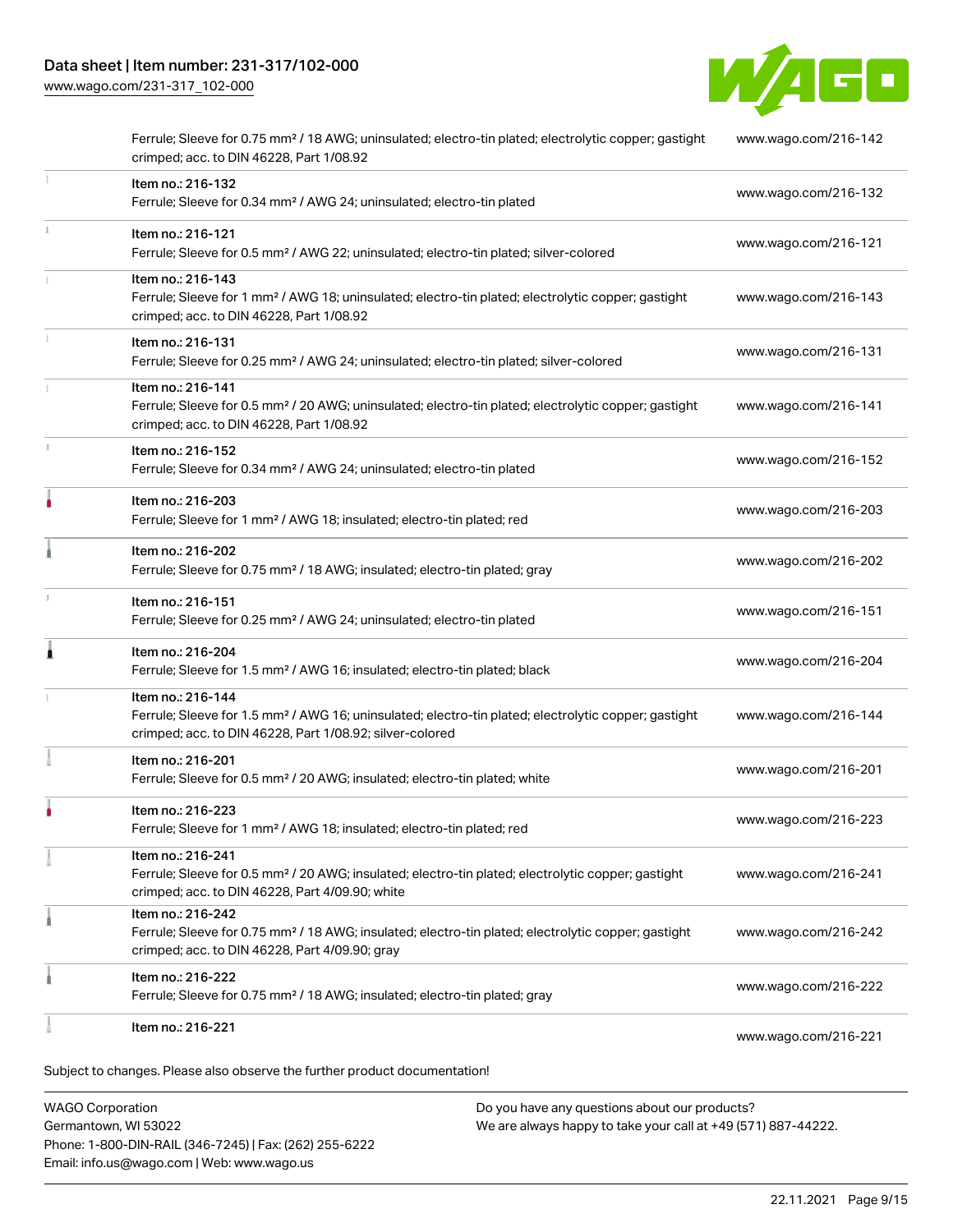Phone: 1-800-DIN-RAIL (346-7245) | Fax: (262) 255-6222

Email: info.us@wago.com | Web: www.wago.us

[www.wago.com/231-317\\_102-000](http://www.wago.com/231-317_102-000)



Ferrule; Sleeve for 0.5 mm² / 20 AWG; insulated; electro-tin plated; white

|                         | $\alpha$ is the contract of $\alpha$ . The $\alpha$ is the contract of the contract $\alpha$ is the contract of $\alpha$ in $\alpha$                                                                    |                                                                                                                |                                  |
|-------------------------|---------------------------------------------------------------------------------------------------------------------------------------------------------------------------------------------------------|----------------------------------------------------------------------------------------------------------------|----------------------------------|
|                         | Item no.: 216-224<br>Ferrule; Sleeve for 1.5 mm <sup>2</sup> / AWG 16; insulated; electro-tin plated; black                                                                                             |                                                                                                                | www.wago.com/216-224             |
|                         | Item no.: 216-243<br>Ferrule; Sleeve for 1 mm <sup>2</sup> / AWG 18; insulated; electro-tin plated; electrolytic copper; gastight crimped; www.wago.com/216-243<br>acc. to DIN 46228, Part 4/09.90; red |                                                                                                                |                                  |
|                         | Item no.: 216-244<br>Ferrule; Sleeve for 1.5 mm <sup>2</sup> / AWG 16; insulated; electro-tin plated; electrolytic copper; gastight<br>crimped; acc. to DIN 46228, Part 4/09.90; black                  |                                                                                                                | www.wago.com/216-244             |
|                         | Item no.: 216-263<br>Ferrule; Sleeve for 1 mm <sup>2</sup> / AWG 18; insulated; electro-tin plated; electrolytic copper; gastight crimped; www.wago.com/216-263<br>acc. to DIN 46228, Part 4/09.90; red |                                                                                                                |                                  |
|                         | Item no.: 216-264<br>Ferrule; Sleeve for 1.5 mm <sup>2</sup> / AWG 16; insulated; electro-tin plated; electrolytic copper; gastight<br>crimped; acc. to DIN 46228, Part 4/09.90; black                  |                                                                                                                | www.wago.com/216-264             |
|                         | Item no.: 216-284<br>Ferrule; Sleeve for 1.5 mm <sup>2</sup> / AWG 16; insulated; electro-tin plated; electrolytic copper; gastight<br>crimped; acc. to DIN 46228, Part 4/09.90; black                  |                                                                                                                | www.wago.com/216-284             |
|                         | Item no.: 216-262<br>Ferrule; Sleeve for 0.75 mm <sup>2</sup> / 18 AWG; insulated; electro-tin plated; electrolytic copper; gastight<br>crimped; acc. to DIN 46228, Part 4/09.90; gray                  |                                                                                                                | www.wago.com/216-262             |
|                         | Item no.: 216-301<br>Ferrule; Sleeve for 0.25 mm <sup>2</sup> / AWG 24; insulated; electro-tin plated; yellow                                                                                           |                                                                                                                | www.wago.com/216-301             |
|                         | Item no.: 216-321<br>Ferrule; Sleeve for 0.25 mm <sup>2</sup> / AWG 24; insulated; electro-tin plated; yellow                                                                                           |                                                                                                                | www.wago.com/216-321             |
|                         | Item no.: 216-322<br>Ferrule; Sleeve for 0.34 mm <sup>2</sup> / 22 AWG; insulated; electro-tin plated; green                                                                                            |                                                                                                                | www.wago.com/216-322             |
|                         | Item no.: 216-302<br>Ferrule; Sleeve for 0.34 mm <sup>2</sup> / 22 AWG; insulated; electro-tin plated; light turquoise                                                                                  |                                                                                                                | www.wago.com/216-302             |
| Marking accessories     |                                                                                                                                                                                                         |                                                                                                                |                                  |
| Marking strip           |                                                                                                                                                                                                         |                                                                                                                |                                  |
|                         | Item no.: 210-331/508-103<br>Marking strips; as a DIN A4 sheet; MARKED; 1-12 (200x); Height of marker strip: 2.3 mm/0.091 in; Strip<br>length 182 mm; Horizontal marking; Self-adhesive; white          |                                                                                                                | www.wago.com/210-331<br>/508-103 |
|                         | Item no.: 210-331/508-104<br>Marking strips; as a DIN A4 sheet; MARKED; 13-24 (200x); Height of marker strip: 2.3 mm/0.091 in; Strip<br>length 182 mm; Horizontal marking; Self-adhesive; white         |                                                                                                                | www.wago.com/210-331<br>/508-104 |
|                         | Item no.: 210-332/508-202<br>Marking strips; as a DIN A4 sheet; MARKED; 1-16 (160x); Height of marker strip: 3 mm; Strip length 182<br>mm; Horizontal marking; Self-adhesive; white                     |                                                                                                                | www.wago.com/210-332<br>/508-202 |
|                         | Item no.: 210-332/508-204<br>Marking strips; as a DIN A4 sheet; MARKED; 17-32 (160x); Height of marker strip: 3 mm; Strip length                                                                        |                                                                                                                |                                  |
|                         | Subject to changes. Please also observe the further product documentation!                                                                                                                              |                                                                                                                |                                  |
| <b>WAGO Corporation</b> | Germantown, WI 53022                                                                                                                                                                                    | Do you have any questions about our products?<br>We are always happy to take your call at +49 (571) 887-44222. |                                  |

22.11.2021 Page 10/15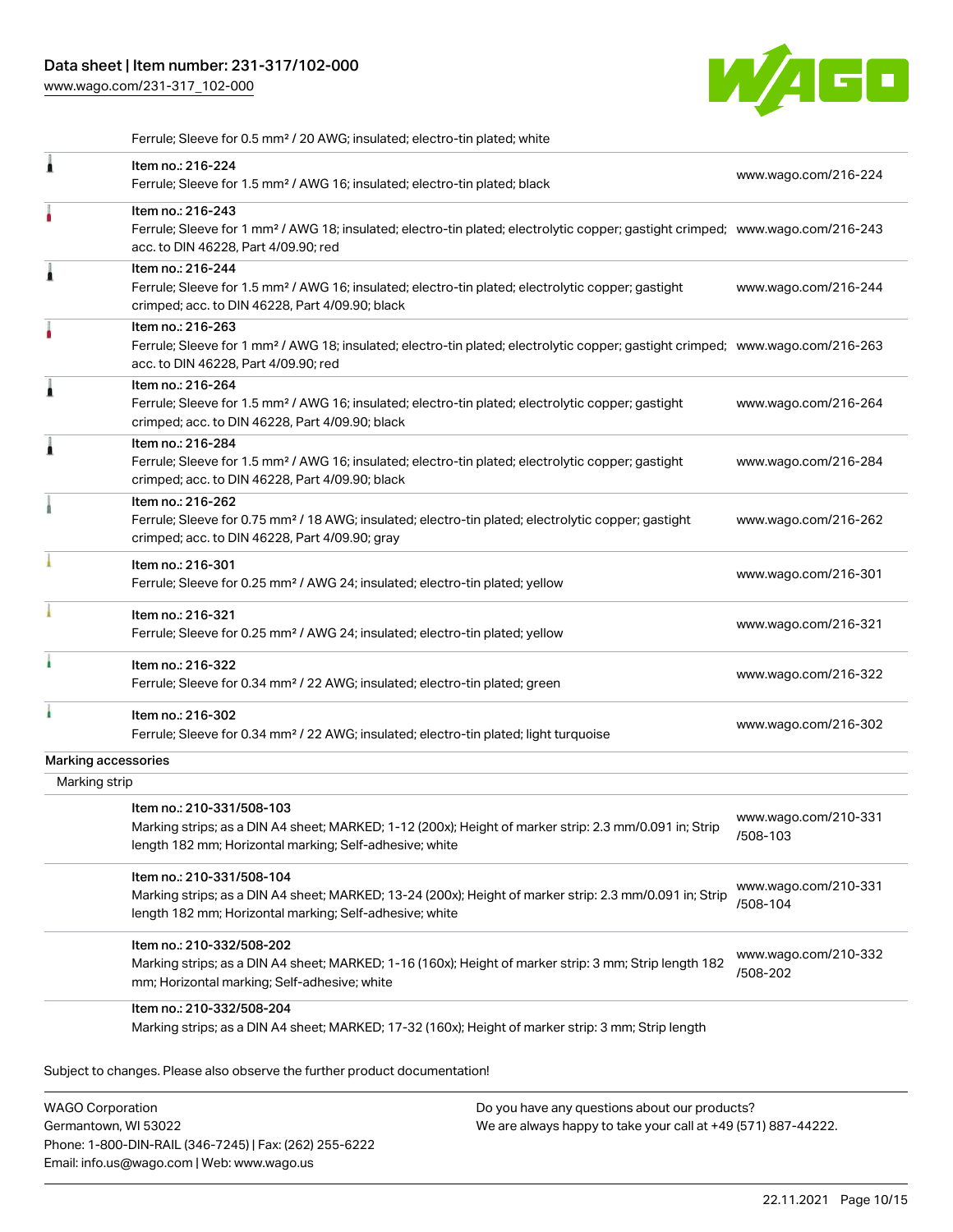



[www.wago.com/210-332](http://www.wago.com/210-332/508-204)

|                                   |                                                                                                                                                                                      |            | /508-204      |                      |  |
|-----------------------------------|--------------------------------------------------------------------------------------------------------------------------------------------------------------------------------------|------------|---------------|----------------------|--|
|                                   | Item no.: 210-332/508-206<br>Marking strips; as a DIN A4 sheet; MARKED; 33-48 (160x); Height of marker strip: 3 mm; Strip length<br>182 mm; Horizontal marking; Self-adhesive; white |            | /508-206      | www.wago.com/210-332 |  |
|                                   | Item no.: 210-332/508-205<br>Marking strips; as a DIN A4 sheet; MARKED; 1-32 (80x); Height of marker strip: 3 mm; Strip length 182<br>mm; Horizontal marking; Self-adhesive; white   |            | /508-205      | www.wago.com/210-332 |  |
| <b>Testing accessories</b>        |                                                                                                                                                                                      |            |               |                      |  |
| Testing accessories               |                                                                                                                                                                                      |            |               |                      |  |
|                                   | Item no.: 210-136<br>Test plug; 2 mm Ø; with 500 mm cable                                                                                                                            |            |               | www.wago.com/210-136 |  |
|                                   | Item no.: 231-661<br>Test plugs for female connectors; for 5 mm and 5.08 mm pin spacing; 2,50 mm <sup>2</sup> ; light gray                                                           |            |               | www.wago.com/231-661 |  |
| <b>Downloads</b><br>Documentation |                                                                                                                                                                                      |            |               |                      |  |
| <b>Additional Information</b>     |                                                                                                                                                                                      |            |               |                      |  |
| Technical explanations            |                                                                                                                                                                                      | 2019 Apr 3 | pdf<br>2.0 MB | Download             |  |
| <b>CAD files</b>                  |                                                                                                                                                                                      |            |               |                      |  |
| <b>CAE</b> data                   |                                                                                                                                                                                      |            |               |                      |  |
|                                   | EPLAN Data Portal 231-317/102-000                                                                                                                                                    |            | <b>URL</b>    | Download             |  |
|                                   | EPLAN Data Portal 231-317/102-000                                                                                                                                                    |            | <b>URL</b>    | Download             |  |
|                                   | ZUKEN Portal 231-317/102-000                                                                                                                                                         |            | <b>URL</b>    | Download             |  |
| CAD data                          |                                                                                                                                                                                      |            |               |                      |  |
|                                   | 2D/3D Models 231-317/102-000                                                                                                                                                         |            | <b>URL</b>    | Download             |  |
|                                   |                                                                                                                                                                                      |            |               |                      |  |

## Environmental Product Compliance

#### Compliance Search

Subject to changes. Please also observe the further product documentation!

WAGO Corporation Germantown, WI 53022 Phone: 1-800-DIN-RAIL (346-7245) | Fax: (262) 255-6222 Email: info.us@wago.com | Web: www.wago.us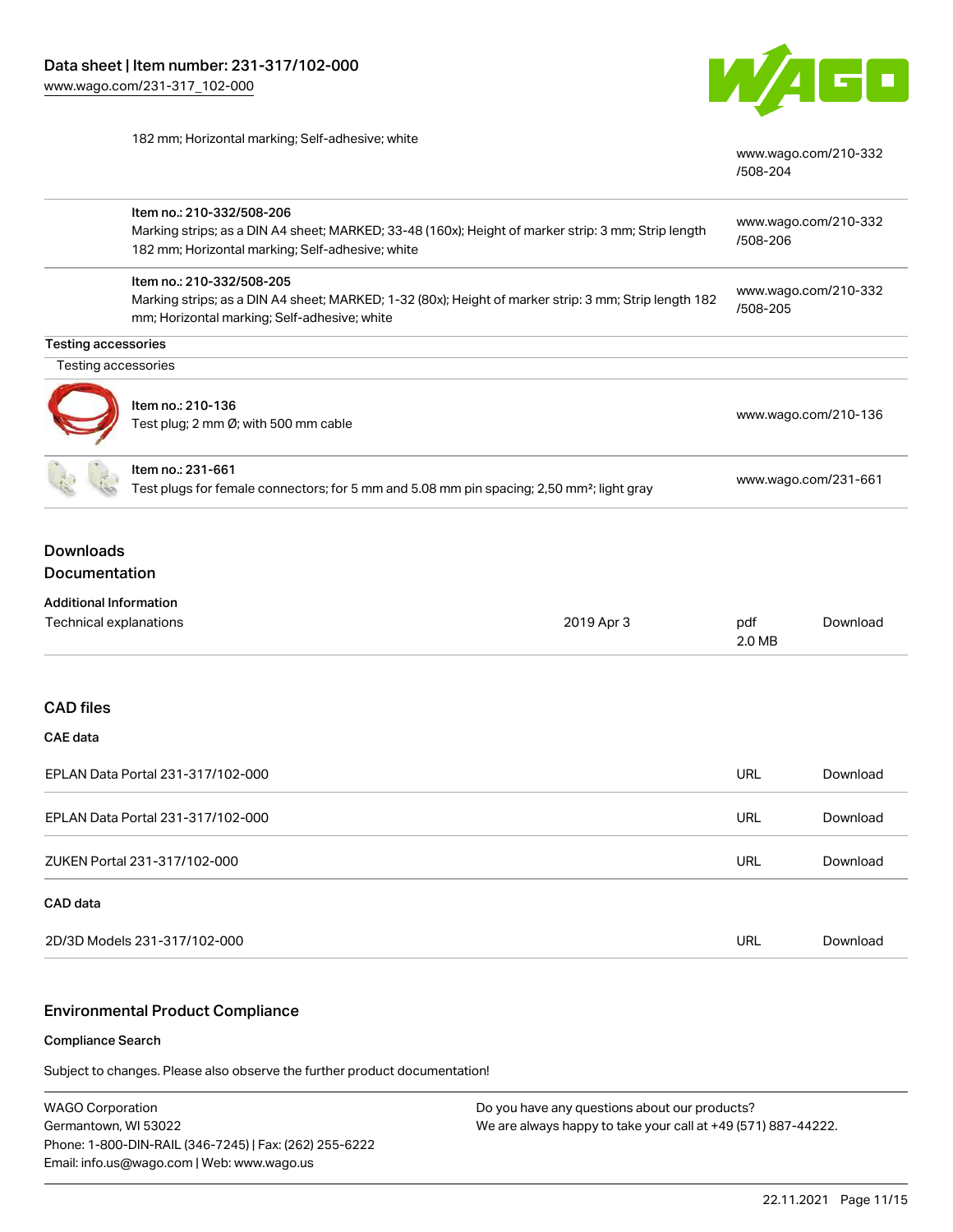

Environmental Product Compliance 231-317/102-000 1-conductor female connector; CAGE CLAMP®; 2.5 mm²; Pin spacing 5.08 mm; 17 pole; with integrated end plate; 2,50 mm²; orange

#### Installation Notes

#### Application

Total pole number for female connectors

= pole number for male header

#### Application



Female connectors with a built-in end plate require no extra space, while maintaining the nominal cross-section. This means: Total length of female connectors is reduced to "pole no. x pin spacing"!

Subject to changes. Please also observe the further product documentation!

WAGO Corporation Germantown, WI 53022 Phone: 1-800-DIN-RAIL (346-7245) | Fax: (262) 255-6222 Email: info.us@wago.com | Web: www.wago.us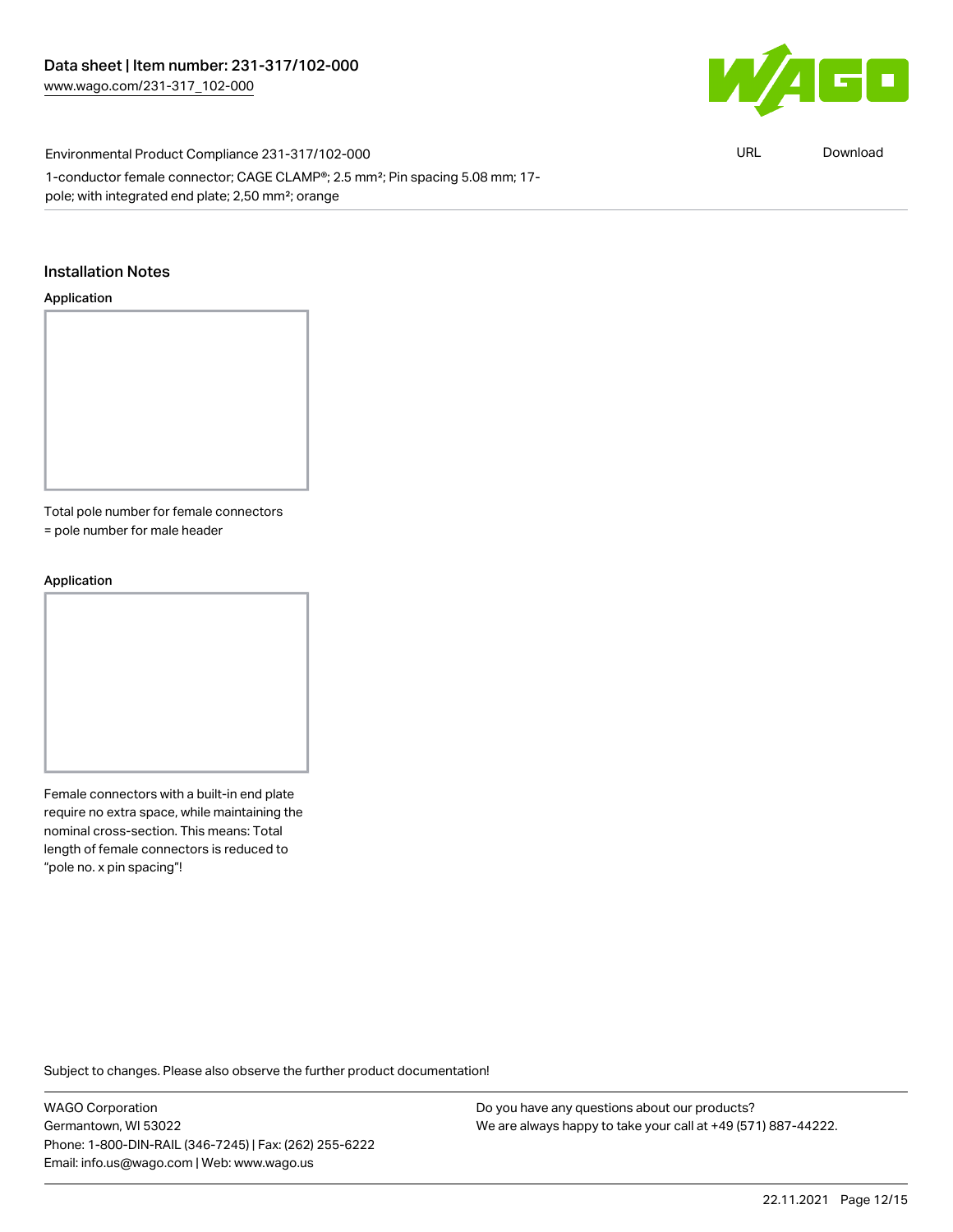



Inserting a conductor via 3.5 mm screwdriver – CAGE CLAMP® actuation parallel to conductor entry.



Inserting a conductor via 3.5 mm screwdriver – CAGE CLAMP® actuation perpendicular to conductor entry.



Inserting a conductor into CAGE CLAMP® unit via operating lever (231-291).



Inserting a conductor via operating tool.



Coding a female connector by removing coding finger(s).

Subject to changes. Please also observe the further product documentation!

WAGO Corporation Germantown, WI 53022 Phone: 1-800-DIN-RAIL (346-7245) | Fax: (262) 255-6222 Email: info.us@wago.com | Web: www.wago.us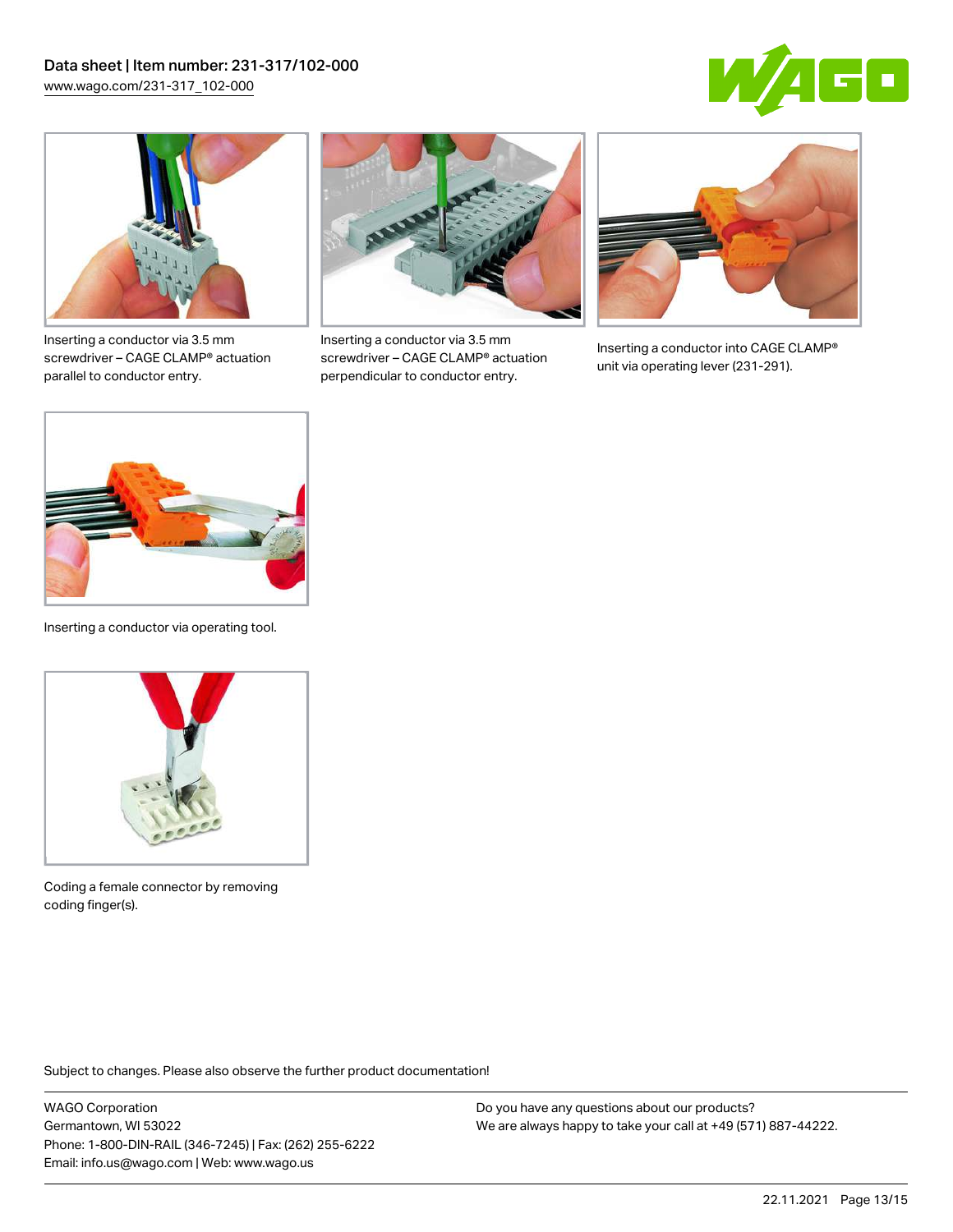



Testing – female connector with CAGE CLAMP®

Integrated test ports for testing perpendicular to conductor entry via 2 or 2.3 mm Ø test plug

Installation



Male connector with strain relief plate



Strain relief housing shown with a male connector equipped with CAGE CLAMP®

Marking

Subject to changes. Please also observe the further product documentation!

WAGO Corporation Germantown, WI 53022 Phone: 1-800-DIN-RAIL (346-7245) | Fax: (262) 255-6222 Email: info.us@wago.com | Web: www.wago.us